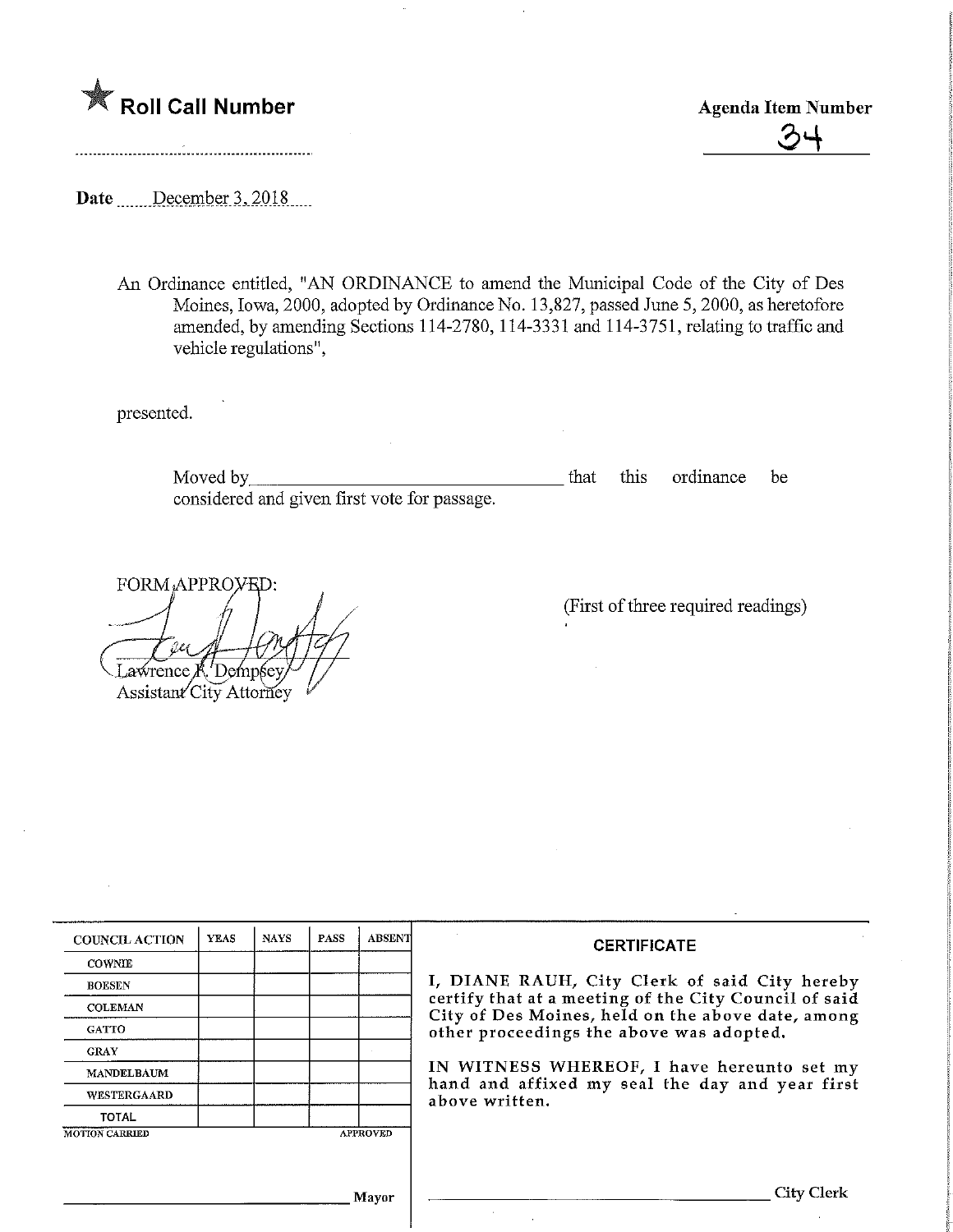#### ORDINANCE NO.

# AN ORDINANCE to amend the Municipal Code of the City of Des Moines, Iowa, 2000, adopted by Ordinance No. 13,827, passed June 5, 2000, as heretofore amended, by amending Sections 114-2780, 114-3331 and 114-3751, relating to traffic and vehicle regulations.

Be It Ordained by the City Council of the City of Des Moines, Iowa:

Section 1. That the Municipal Code of the City of Des Moines, Iowa, 2000, adopted by

3+

Ordinance No. 13,827, passed June 5, 2000, as heretofore amended, is hereby amended by

amending Sections 114-2780, 114-3331 and 114-3751, relating to traffic and vehicle regulations,

as follows:

## Sec. 114-2780. Southeast Eighteenth Court—Dead end north of East Lacona Avenue to East Maish Avenue.

Southeast Eighteenth Court, on both sides, from Park Avenue to a point 75 feet south thereof, no parking any time.

Southeast Eighteenth Court, on the east side both sides, from Evergreen Avenue to East Thomton Avenue, no parking any time.

Southeast Eighteenth Court, on the west side, East Thomton Avenue to East Maish Avenue, no parking any time.

Southeast Eighteenth Court, on the west side, from King Avenue north to and including the cul-de-sac north of East Lacona Avenue, no parking any time.

## Sec. 114-3331. Hull Avenue-East Fourteenth Street to the dead end east of East Forty-third Court

Hull Avenue, on the north side, from East Fourteenth Street to a point- $65\,60$  feet east of East Fifteenth Street Villa Vista Drive, no parking any time.

Hull Avenue, on the south side, from East Fourteenth Street to a point 250 feet west of East Twenty-fourth Street, no parking any time.

Hull Avenue, on the north side, from a point 150 feet west of Villa Vista Drive to a point 60 feet east of Villa Vista Drive, no parking any time.

Hull Avenue, on the north side, from a point 220 feet east of Villa Vista Drive to a point 95 feet east thereof, no parking any time.

Hull Avenue, on the north side, from a point 390 feet east of Villa Vista Drive to a point 175 feet east thereof, no parking any time.

Hull Avenue, on the north side, from a point 250 feet east of Sampson Sfreet to the dead end east of Dixon Street, no parking any time.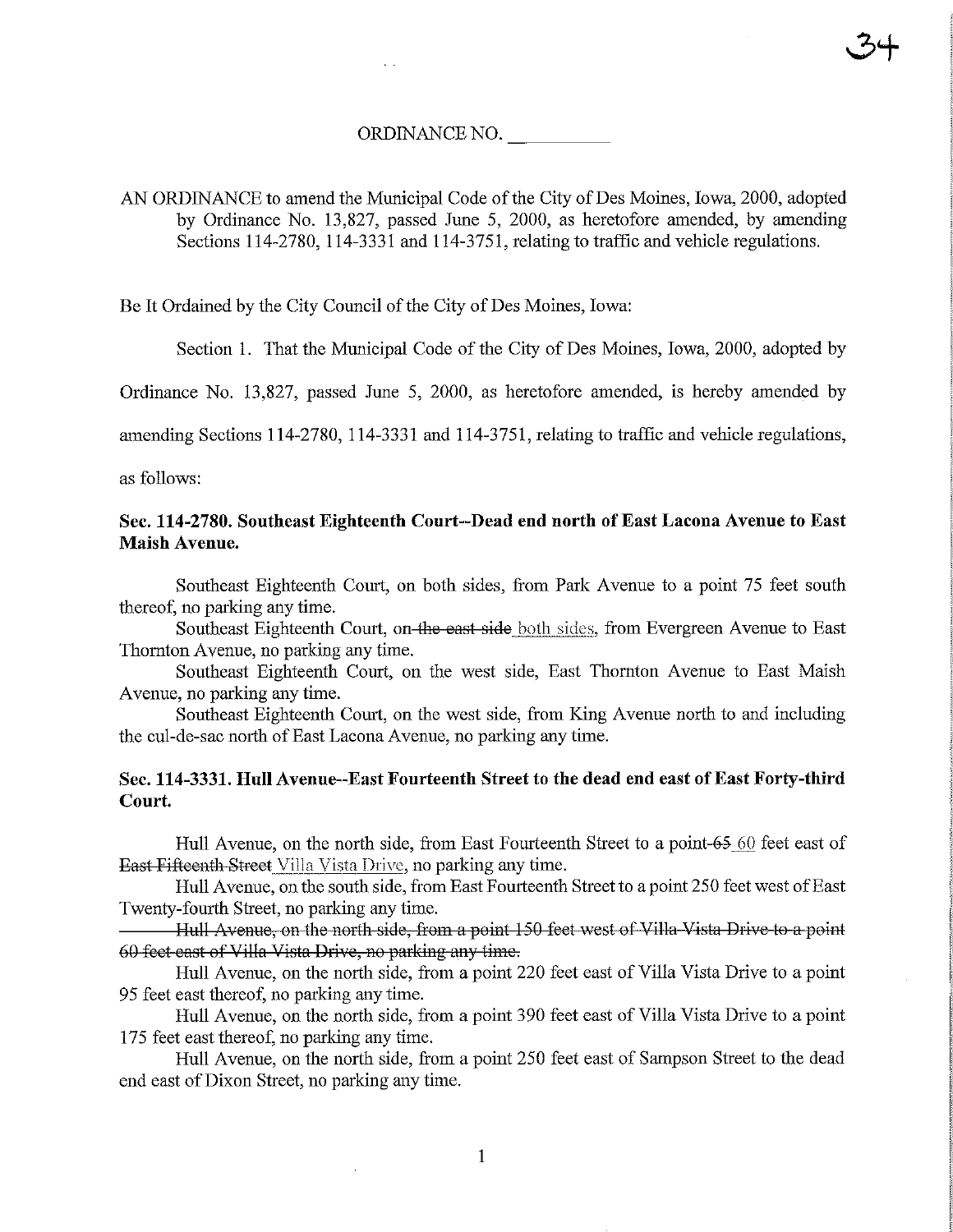Hull Avenue, on the north side, from a point 100 feet east of Delaware Avenue to the dead end west of Delaware Avenue and including the cul-de-sac, no parking any time.

Hull Avenue, on the south side, from East Twenty-fourth Street to a point 250 feet west thereof, no stopping or standing.

Hull Avenue, on the north side, from East Twenty-fourth Street to a point 75 feet east thereof, no parking any time.

Hull Avenue, on the south side, from East Twenty-fourth Street to East Twenty-ninth Street, no parking any time.

Hull Avenue, on the north side, from East Twenty-fifth Street to a point 75 feet west thereof, no parking any time.

Hull Avenue, on the south side, from a point 50 feet west of East Twenty-sixth Street to a point 50 feet east of East Twenty-sixth Street, no parking any time.

Hull Avenue, on the north side, from East Twenty-ninth Street to a point 100 feet west thereof, no parking any time.

Hull Avenue, on the south side, from East Thirty-second Street to East Thirty-second Court, no parking any time.

Hull Avenue, on the north side, from East Thirty-fifth Street to East Thirty-eighth Street, no parking any time.

Hull Avenue, on the south side, from East Thirty-eighth Street to East Fortieth Court, no parking any time.

Hull Avenue, on the north side, from East Thirty-ninth Court to East Fortieth Court, no parking 10:00 p.m. to 7:00 a.m.

Hull Avenue, on the north side, from East Fortiefh Court to Bast Forty-second Street, no parking any time.

Hull Avenue, on the south side, from East Forty-second Street to a point 100 feet west thereof, no parking any time.

Hull Avenue, on the north side, from East Forty-second Street to a point 70 feet east thereof, no parking any time.

Hull Avenue, on the south side, from East Forty-second Street to a point 590 feet east thereof, no parking any time.

#### Sec. 114-3751. East Walnut Street-East Fifth Street to East Fourteenth Street.

East Walnut Street, on the north side, from a point 184 feet east of East Fifth Street to a point 34 feet east thereof, no parking any time.

East Walnut Street, on the north side, from East Sixth Street to a point 25 feet west thereof, no parking any time.

East Walnut Street, on the north side, from East Sixth Street to a point 125 feet east thereof, no parking any time.

East Walnut Street, on the north side, from East Seventh Street to a point 70 feet west thereof, no parking any time.

East Walnut Street, on both sides, from East Seventh Street to a point 185 feet east thereof, no parking any time.

East Walnut Street, on the north side, from East Twelfth Street to a point 140 feet east thereof, no parking any time.